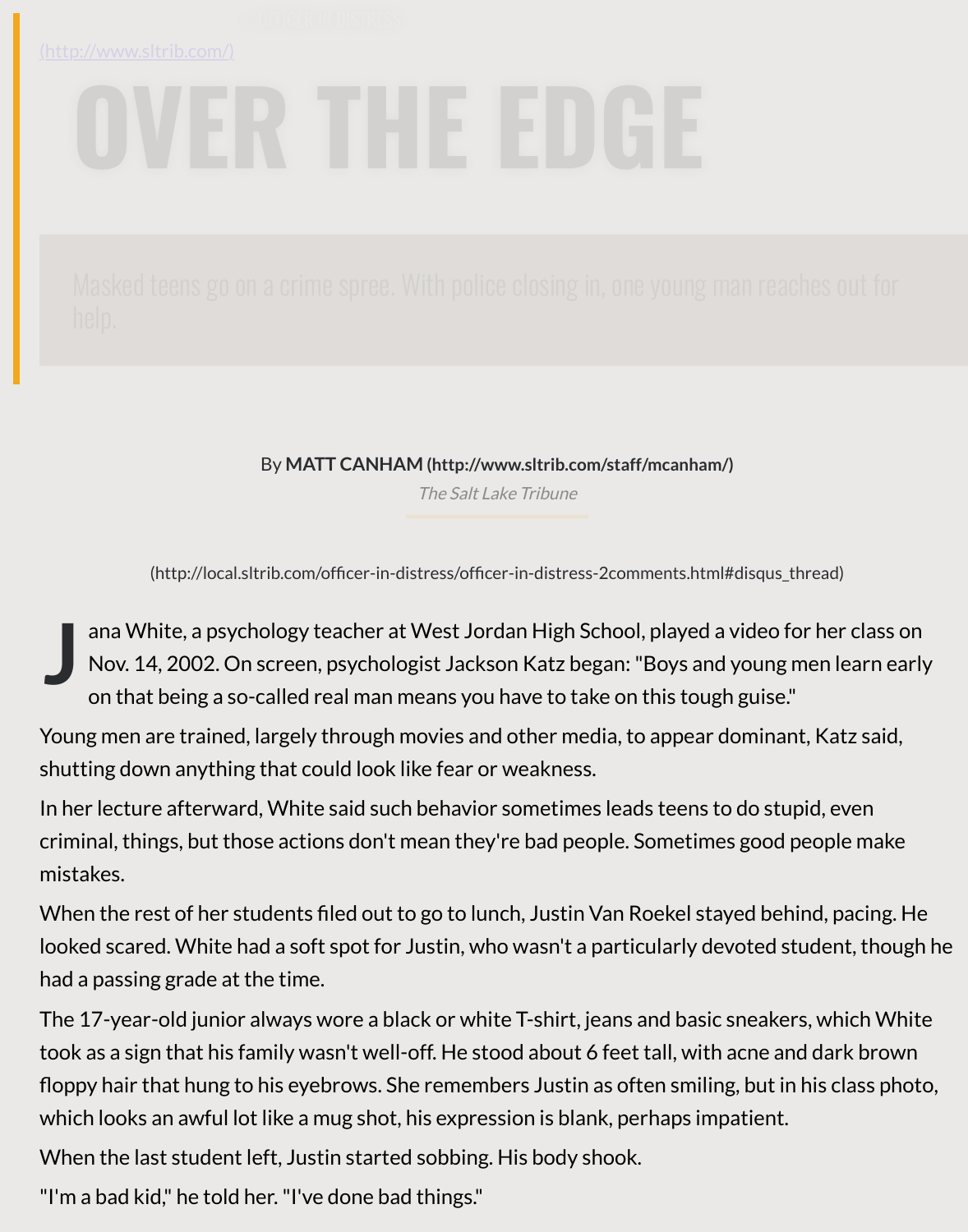As he cried, Justin said he'd been involved in a series of robberies and shootings and felt like he was "going over the edge." He had wanted to shoot two people during a robbery because "they were acting scared in a funny way." He believed he'd eventually turn into a serial killer. He said he wanted to shoot police officers, "shoot up the school" and maybe even shoot himself.

## He wasn't finished.

Justin said he was a member of two gangs, had been involved in a bank robbery in which he made off with \$500,000, had participated in drive-by shootings and had played a role in four murders.

His mother was dead, he said, and his father had taken him to a hospital the week before because he had overdosed. He said he used heroin, cocaine, meth, PCP and more. Only when strung out did he evade the constant urge to hurt somebody.

He talked for 25 terrifying minutes.

White was shocked, but she also suspected that the rail-thin introvert was exaggerating.

She tried to remain positive, telling Justin he could still fix things, even if he would have to face some consequences. She remembers Justin saying he couldn't go back to juvenile detention, where he felt a past stay only worsened his problems. She told him he had other options, maybe counseling.

The bell rang, and students started to drift into her classroom. Justin, in a panic, asked her for a ride. She said she couldn't leave the school. "OK, OK. … I just gotta go," he said, and then rushed out.

"What the heck just came out of that kid's mouth?" White thought.

As the "Tough Guise" video played for her third class of the day, White tried to think through Justin's wild claims. Most likely he was lying, she thought, and he wouldn't shoot anybody — but if anything he said was true and Justin's friends found out they talked, she could be in danger.

She consulted with her husband and then talked to the vice principal, who called in crisis counselors from the district and Detective Richard Schaffnit, the school resource officer. Schaffnit ran Justin Van Roekel through police databases and something popped up. He called Detective Brent Jex.

The plan was to confront Justin the next morning. White said she would help, but only if police promised that Justin wouldn't be rushed to juvenile detention. School administrators and officers agreed to enroll him in a drug-treatment program, and they prepared a document for Justin and his father to sign.

The only thing left up in the air was whether Justin would show up for class.

Justin had moved in with his father the previous year and enrolled in West Jordan High as a 10thgrader. His mother wasn't dead; she was living in New Mexico.

In stairwell conversations with friends, Justin often complained about his father, saying he once hit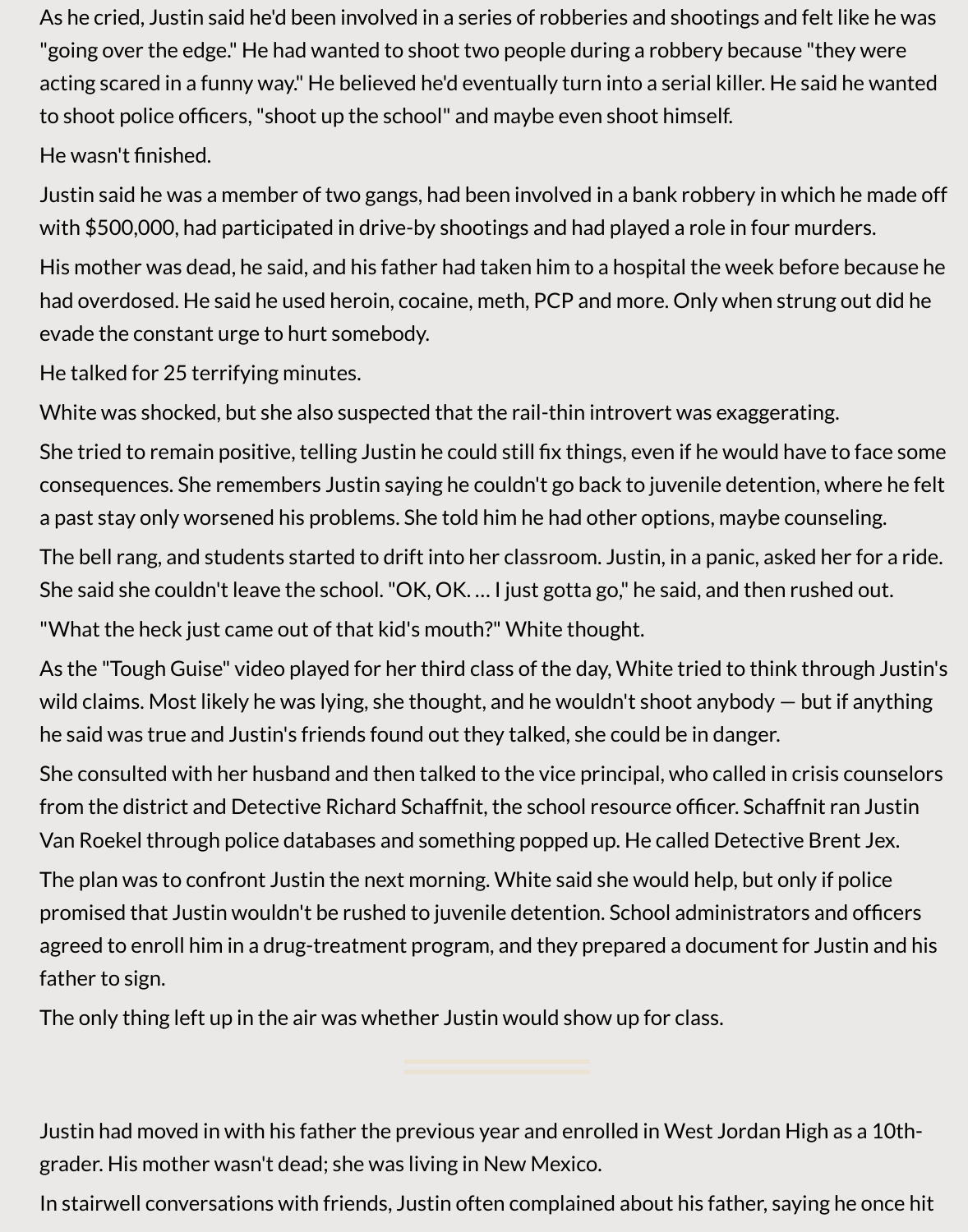Justin so hard that his ears bled. They weren't sure that actually happened, but they felt Justin's persistent gripes about his dad went beyond normal teenage angst.

His closest friend was Tyler Atwood. They were largely uninterested in school and would frequently skip it. Since Tyler's parents worked late, Justin would hang out in Tyler's basement bedroom, where they would crank up the rap group Insane Clown Posse and smoke pot.

Tyler essentially dropped out of school in the 11th grade. He was addicted to drugs, moving from pot to cocaine. His dealer, a gang member, also sold him a Hi-Point 9 mm handgun. It's about the cheapest gun available, made of lower-quality metal than most firearms. At the time, it cost less than \$100.

Justin and Tyler had minor run-ins with police — for things like marijuana possession and shoplifting. They used the Hi-Point for the first time June 20, 2002, shortly after Justin finished his first school year in Utah.

That night, two girls who worked at a McDonald's in West Jordan told Tyler and Justin about the security cameras, the cash registers and how the safe in the back office worked. Tyler was dating one of them and gave her a \$100 bill for the information. Justin, who hadn't met either girl before, told them his name was Bob. It was after midnight, but the two walked straight to the restaurant, where they knocked on the drive-thru window and ordered two Big Macs, handing the cashier, Thelma, a \$5 bill.

At that hour, only one cash register in the main part of the restaurant was in use. When Thelma started walking toward it, Justin and Tyler pushed their way through the window.

Justin carried the Hi-Point while Tyler brandished a knife. They screamed orders at the three employees, who, except for Thelma, spoke scant English. Tyler cut the phone lines and pocketed a cellphone sitting on the counter, while Justin ordered two of the workers to sit on the floor.

He told Thelma, the night supervisor, to get the cash. After emptying the safe, they stuffed roughly \$3,300 into a black backpack. They told the three employees to keep their heads down and to not move for 10 minutes. Tyler and Justin then jumped out of the drive-thru window. They'd give some of the cash to Tyler's girlfriend, then split the rest.

Just a few minutes after the robbery, a man pulled into the McDonald's for a late-night snack, finding the traumatized workers. They piled into his car, and he drove them to the police station.

One robber wore a dark hoodie and baggy jeans; he had a scruffy goatee and acne scars, they told police, describing Justin. The other had a gray hoodie and a light mustache, and they were sure they could identify the pair if police could provide a photo.

Three days later, Tyler's girlfriend told her mom what happened. Soon afterward, the teen spoke with detectives saying she had told Tyler and "Bob" how to avoid security cameras and get the most cash. Using a phone number and a rough address, West Jordan police figured that Bob may have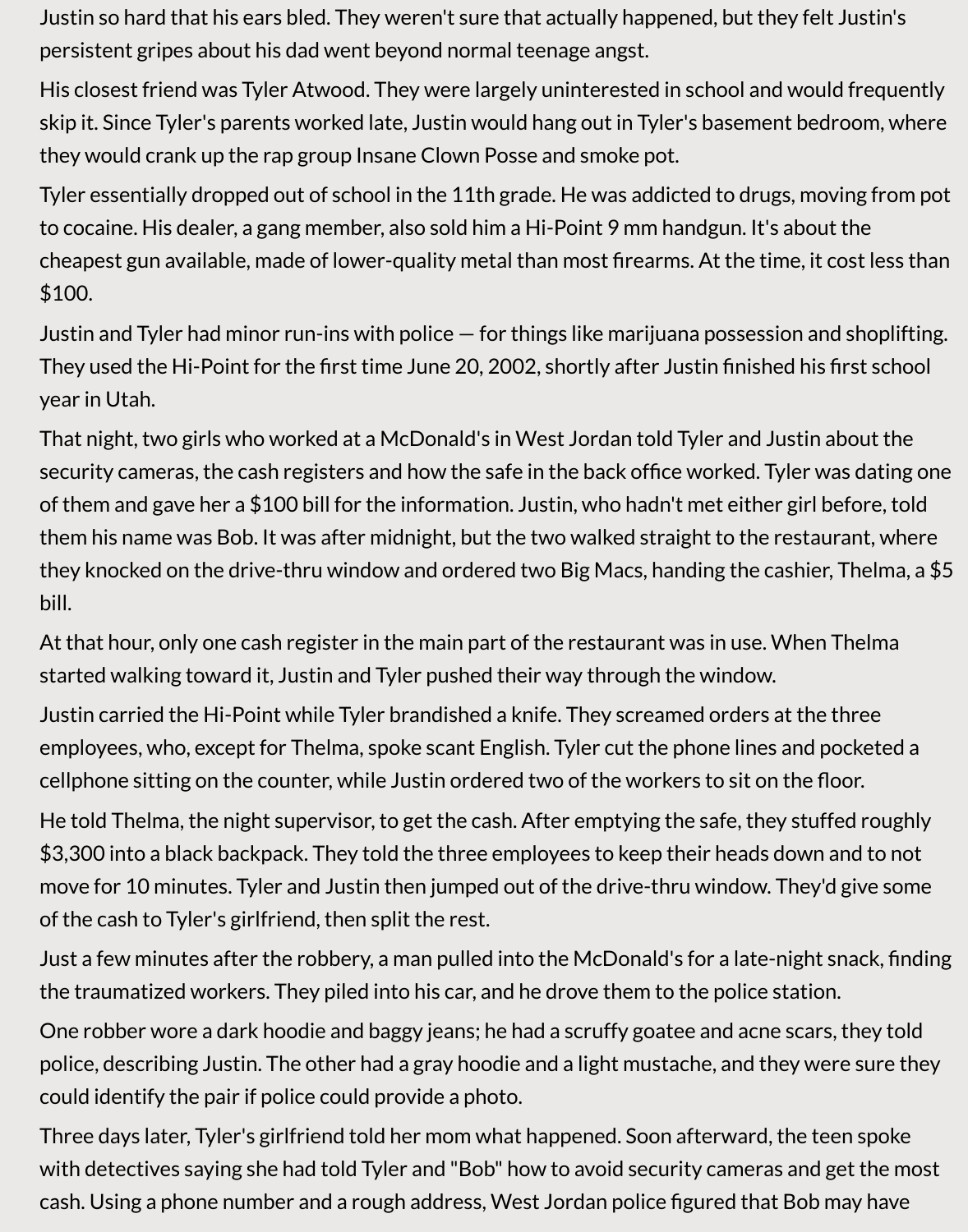been Robert Van Roekel, Justin's father, though they did little to verify the information.

Police did question Tyler, who was adamant that he had played no part in such a crime. Detectives took notes, then the case went dormant. They never showed mug shots to the McDonald's employees. Tyler and Justin thought they got away with it.

At 2 a.m. on Sept. 19, two night owls called police about a white Mercury Sable cruising their neighborhood. West Jordan Officer Robert Faircloth drove by, saw the same suspicious behavior and decided to tail the Sable.

The driver, Sean Tims, and his passengers, Tyler and Justin, spotted the police car behind them. They had two guns, though not the one used in the McDonald's robbery, and two knives. They had just bought a night vision scope, knit hats and gloves.

Tyler and Justin tried to stash their stuff under the seats while a flustered Sean made a right turn and then a left, steering them into a cul-de-sac. He could turn around, signaling that he didn't know where he was headed, or he could play it cool. Sean pulled his mother's car into a stranger's driveway, got out and started walking toward the front door.

Officer Faircloth stopped him.

"How old are you?"

"Sixteen."

"What are you doing out so late?"

Sean said he came to visit a friend.

Faircloth told Tyler and Justin to get out of the car, and they did. West Jordan Officer Doug Saunders arrived to provide backup as Faircloth asked Sean to let them search the Sable. Sean had opened the passenger-side door and started leaning in when Faircloth spotted the weapons and yelled, "Gun!"

The two officers pulled their weapons and ordered the teens to the ground. They didn't comply immediately, so Saunders grabbed Sean and started cuffing him. Justin and Tyler got down on the driveway. Faircloth approached Justin first and just as he slapped his handcuffs around one wrist, Tyler jumped up and sprinted down the block. Faircloth pushed Justin to the ground and took off after Tyler, running into Jordan Meadows Park. Justin, with Faircloth's handcuffs dangling from one arm, ran in another direction.

All Saunders could do was watch. He threw Sean into the back of his car and searched the Sable, where he found the weapons, ammo, gloves and masks. West Jordan scrambled police dogs, but they didn't find the other teens.

Sean played dumb, saying he didn't really know those guys and while he was aware they were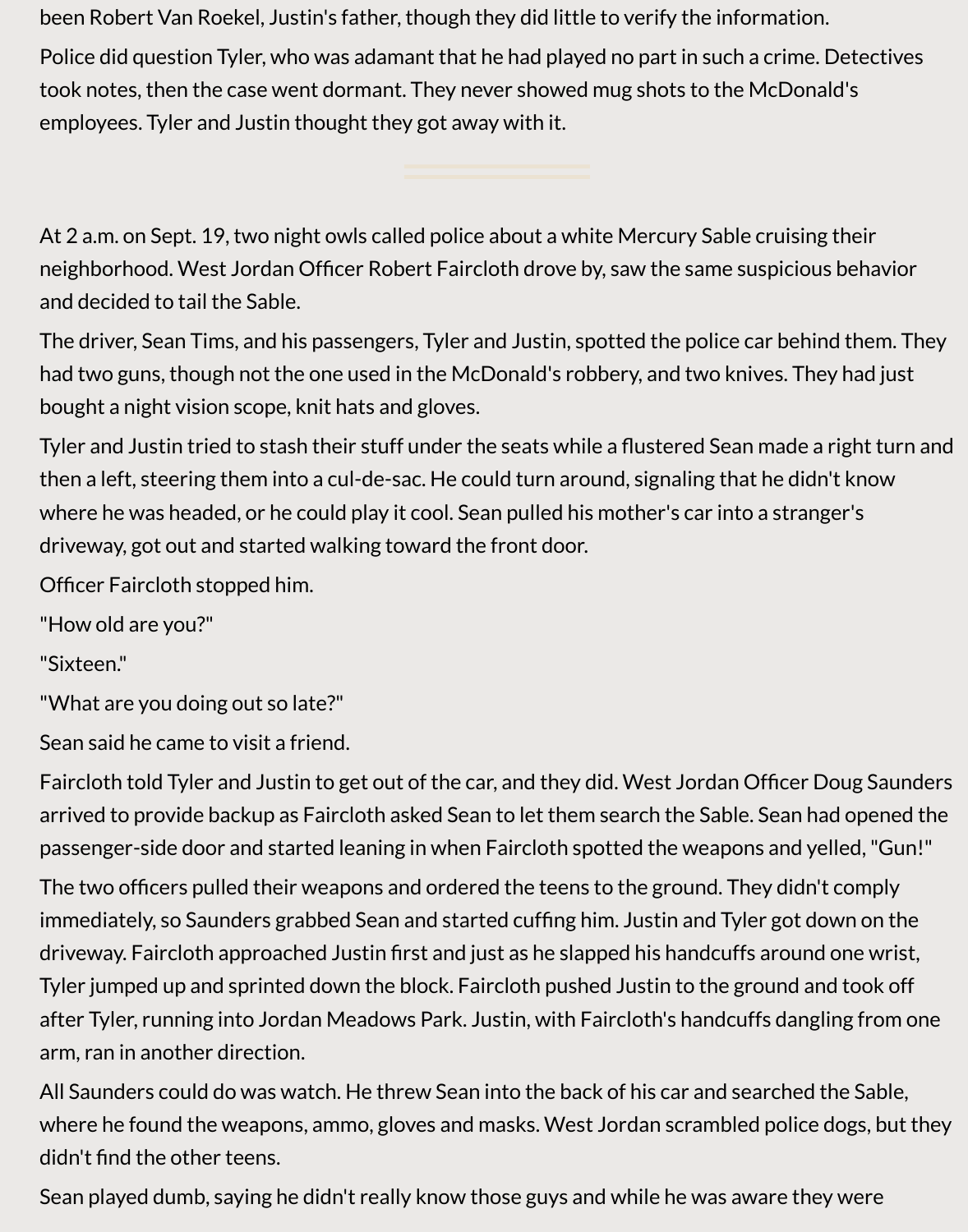carrying guns, he didn't know anything about the hats, gloves or night vision scope. The officer cited Sean for having loaded firearms in a car and for "burglary tools," then he released him to his older sister.

Faircloth and Saunders next headed to Tyler's house, where his mother handed over his cell number. Back at the station, Faircloth called and Tyler answered. The officer told Tyler he had their names and knew where they lived, so not turning themselves in was only making it worse. A few minutes before 6 a.m., Robert Van Roekel drove his son, who still was wearing the handcuffs, and Tyler to the station.

Officers talked to Tyler first. He admitted to buying the gloves and knit hats and said the scope was his. So what were they planning? He'd only say the guns were for "future use." Justin's story was similar, except he said they were going to drive into the mountains and fire off some rounds.

The department's gang protocols kick in any time three teenagers are involved in a crime, and that meant Faircloth and Saunders had to clue in West Jordan's man on the Metro Gang Unit — Brent Jex. He had been promoted to detective after a little less than three years working patrol, a quick rise. As a fresh recruit, Jex bought his own Polaroid camera to take pictures of suspected gang members and studied where they hung out. His fellow patrol officers would often call him so he'd have a chance to talk to a suspect before the detective or sergeant arrived.

But this night, he didn't talk to Tyler or Justin, thinking the patrol officers had it handled. They told him the two guns didn't come up as stolen, but one 9 mm appeared to have its serial number intentionally obscured with scratches.

Jex called juvenile detention, asking to book all three, but because of a shortage of beds, the facility wouldn't take the teens over a single, nonviolent offense. Faircloth still wanted to cite Justin and Tyler, and he said so in a subsequent report, but Jex told him not to. He planned to ask his buddy at the Bureau of Alcohol, Tobacco, Firearms and Explosives to research the guns, a process that could take weeks. He'd rather charge them later with having a stolen firearm, a more serious crime, than a misdemeanor that night. The officers cut Justin and Tyler loose.

Less than three weeks later, two young men, one carrying a gun, walked to a Phillips 66 gas station dressed in black and wearing masks made famous by the movie "Scream" — a white, elongated ghoul face wrapped in a black shroud. They wanted cigarettes. A woman working at the station opened the cage and stepped back. The guys swept 30 packs of Marlboro Reds into a black backpack and ran.

Two weeks after that, on Oct. 25, Tyler and Justin hit the same McDonald's they had robbed in June, and they did it the same way, climbing in the drive-thru window, now decorated with a cartoon mummy, pumpkin and bear for Halloween. This time, they wore "Scream" masks. They took \$2,419 from five tills and the backup safe.

Erika Medina was there both times. "I could guarantee that the voices of these two people were the